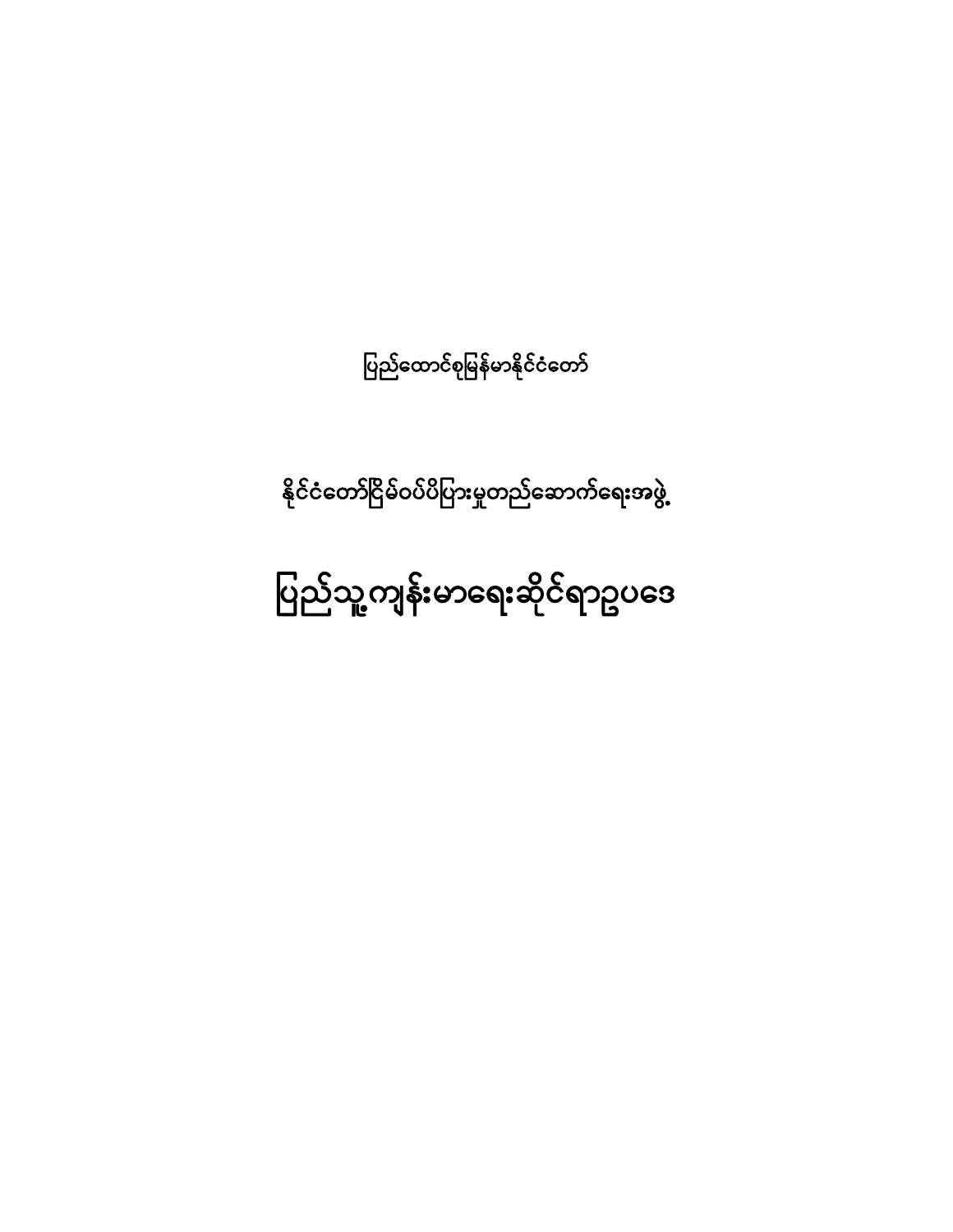## ပြည်ထောင်စုမြန်မာနိုင်ငံ တော်လှန်ရေးကောင်8ီ

**ရန်ကုန်မြို**၊ ၁၃၃၃-ခုနှစ်၊ ပြ၁သို့လပြည့်ကျော် ၁၂-ရက်။

(၁၉၇၂ ခုနှစ်၊ ဇန္နာ၀ါရီလ ၁၂ ရက်။) .

အောက်စေါ်ပြပါဥပဒေကို ထုတ်ပြန်ကျေညာသည်။

## ၁၉၇၂ ခုနှစ်၊ ပြည်ထောင်စုမြန်မာနိုင်ငံ ပြည်သူ, ကျန်ုးမ၁ဓရးဆိုင်ရာ ဥပဒေ။

[၁၉၇၂ ခုနှစ်၊ - ပြည်ထောင်စုမြန်မာနိုင်ငံ တော်လှန် ရေးကောင်စီ ဥပဒေ အမှတ် ၁။]

## ုန္ရွိဒါန်း

ပြည်ထော**င်**စုမြန်မာနိုင်ငံ တော်လှန်ရေးကောင်စီသ**ည် မြန်မာ့ဆို**ရှယ်လ**စ်လ<sup>င်ခ</sup>** ႜ<sup>ႍ</sup>ဆိုရှယ်လစ်လူ့ ဘောင်ကို တည်ဆောက်လျက်ရှိသည်။ ထိုသို့ဆိုရှယ်လစ်လူ့ စဉ်မြင့် ာမလိုက် တည်ဆောက်ရာ၌ လုပ်သားပြည်သူတို့၏ 8းပွါးရေးဘဝကို မြှင့်တ**ေပ**း ရန်သာမက၊ ထိုလုပ်သားပြည်သူတို့၏ လူမှုရေးဘဝ သည် စီးပွါးရေးစံနစ်ကြီး အေ၁င် မြင်လာ**သ**ည်နှင့်အမျှ ''ရေမြင့်လျှင်ကြ၁တင့်သည်''ဆိုသည့်အတိုင်း တိုးတက်ကေ၁င်း ပြန်လာစေရန် ဆောင်ရွက်ပေးလျက်ရှိသည်။ ဤသူလူမှုရေးဘဝကို တိုးတက်လာစေ **ရန် ဆောင်**ရွက်ရာ၌ လူမှုရေးကဏ္ဍတရပ်ဖြစ်သော လုပ်သားပြည်သူတို့**၏** ကျန်းမာ မြောက်စု အဝ ဝတ္ရွိကို ဦးစားပေးဆောင်ရွက်လျက်ရှိပါသည်။ သို့ဖြစ်၍ လုပ်သားပြည် သူတို့၏ ကျန်းမာရေးကိစ္စအဝဝကို စံနစ်တကျ တိတိကျကျ ဆောင်ရွက်နိုင်ရန် အလို့ **၄**ါ် ပြည်ထောင်စုမြ**န်မာနိုင်ငံ တော်လွှန်ရေးကောင်စီ ဥက္ကဋ္ဌသည်၊ဤိုဥပဒေကိုပြဋ္ဌာန်း** လိုက်သည်။

### အခန်း ၁

#### စကားခြီး

။ (၁) ဤဥပဒေကို ၁၉၇၂ ခု**နှစ်၊ ပြ**ည်ထောင်စုံမြန်မာနိုင်ငံ ပြည်သူ့  $\mathbf{S}$ ကျန်းမ၁ရေးဆိုင်ရာ ဥပစေဟုခေါ်တွ**င်စေရ**မည်။ အမည်နှင့် စတင်အာဏာ (၂) ဤဥပဒေသည်၊ ပြည်ထောင်စုမြန်မာနိုင်ငံ တဝန်း တည်သည့်နေ့ရက်။ လုံးတွင် ချက်ခြင်း အာဏာတည်ရမည်။

စက္စားရပ်များသည်၊ အောက်ပါအတိုင်း အမိပ္ပါယ်သက် ၂။ ဤဥပဒေတွင်၊ ဝ**င်စေရ**မည်။

အခ်ဳပ္မႈထိဝေါပြချက်။

''အမှိုက်သရိုက်၊ အညစ်အကြေး''ဆိုသည်မှာ၊ အမှိုက်သရိုက်  $(\omega)$ စားကြွင်းအားကျွန်၊ ပိုလ္လာ၊ မေပုဝ် ရေစမ်း ဧက်ဆု**ထိရှယ်ဆုပြီ** သည့်အရား လျှ အူမဟုတ် တိရုရှူာန်အလောင်းကို ဆိုလို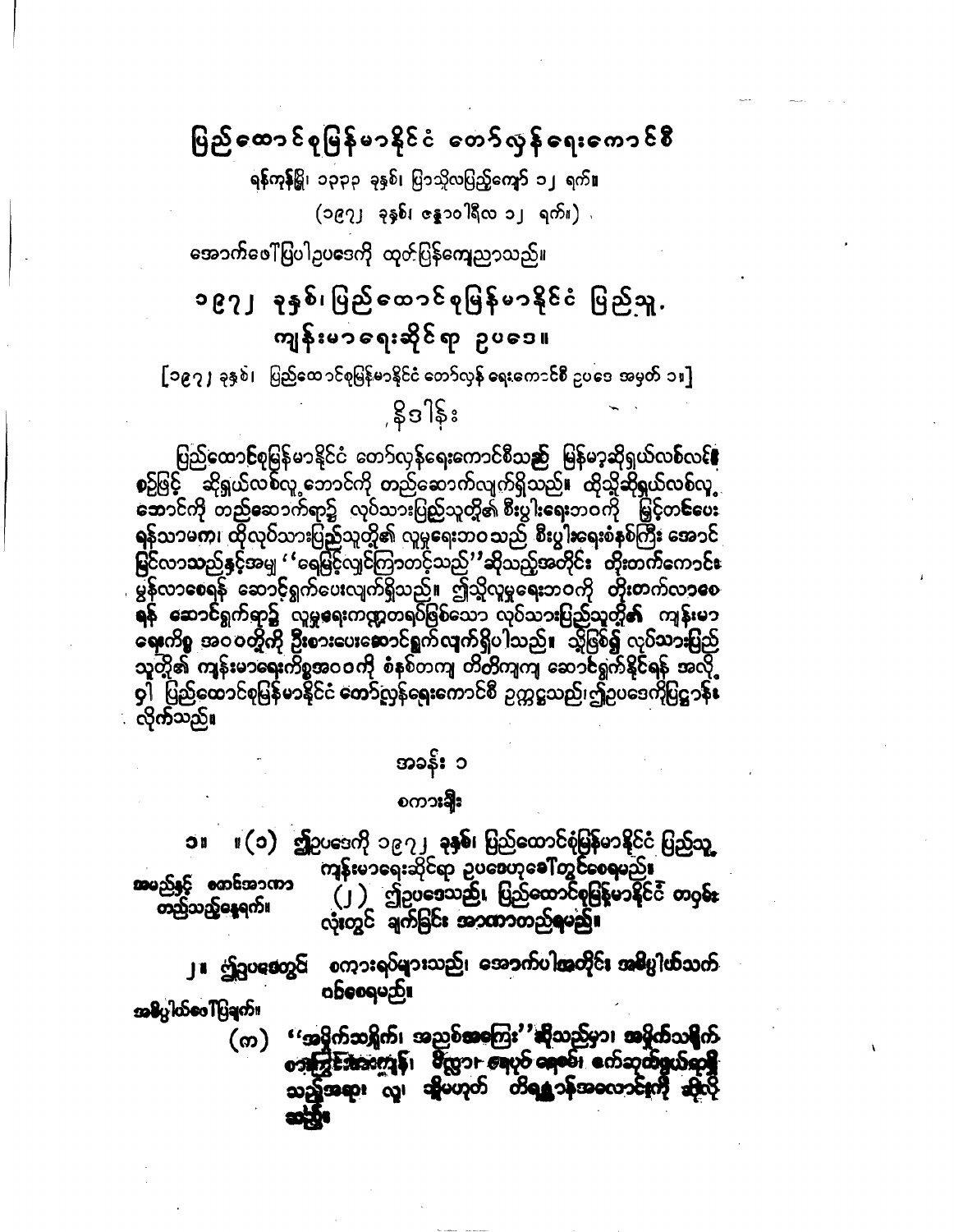ြ ( ခ ) ''လုပ်သား ပြည်သူတို့ သွားလာ နေထိုင် ၊ **ဓာ**သုံးပြသည့် အဆောက်အဦ၊ သို့မဟုတ် နေရာများ'' ဆိုသည်မှာ၊ ရေး၊ ကျောင်း၊ ရုပ်ရှင်ရုံးကဲပွဲရုံ၊ပန်းခြံ၊ကားားကွင်း၊တော်ဒ်ဒါဆောင်၊ တော်တယ်၊ပျော်ပွဲစားရုံ၊သို့မဟုတ် တည်းခိုခန်းကိုဆိုလိုသည်။ ''အစားအသောက်'' ဆိုသည်မှာ အသီးအရွက်၊ သားငါး၊  $(\circ)$ ချက်ပြွတ်ပြွပြင် ရောင်းချသော အစားအစၥ၊ အဖျော်ယမကှာ၊ စည်သွတ်ဖူးစသော လူတို့စားသုံးသည့် မည်သည့်အစား အသောက်မျိုးကိုမဆို ဆိုလိုသည်။

(ဃ) ''ဆေးဝါး'' ဆိုသည်မှာ၊ အစား အစာနှင့် ဆေးဝါးများ အက်ဥပဒေ $($ The Food and Drugs  $A_{\text{ct}}$ ) တွင် အမြွေါယ် ဖေါ်ပြထားသော ဆေးဝါးအပြင် အစိုးရက<sup>်</sup>အခါအားလျော် စွာ အမိန့်ကြော်ငြာစာဖြင့် ထုတ်ပြန်၍ သတ်မှတ်သည့်သူတို့ .<br>အတွက် ရောဂါအမျိုးမျိုးမှ ကာကွယ်ကုသရန် မည်ကဲ့သို့မဆို -အသုံးပြသော အင္ရေ၊ အရည်၊ အမှုန့်၊ အခဲဖြင့် ပြုလုပ်ထား သည့် မိဘဆေး၊ သောက်ဆေး၊ ထိုးဆေး၊ ုလိမ်းဆေး၊ သို့ မဟုတ် ရှုဆေးကို ဆိုလိုသည်။

(င) ''နေအိမ်သုံးပစ္စည်း'' ဆိုသည်မှာ၊ နေအိမ်တွင် လူမှုရေးအတွက် အသုံးပြသည့်ပစ္စည်း၊ ကလေး ကစားစရာပစ္စည်း၊ သို့မဟုတ် အားကစားနှင့် ကာယဖစ္စည်းများကို ဆိုလိုသည်။

''အလှကုန်ပစ္စည်း'' ဆိုသည်မှာ၊ မသုံးလျှင် ဖြစ်သော်လည်း၊  $(\circ)$ ပင်ကိုယ်အလွှက် နဂိုထက်ပိုမို၍ လှပင်္ခင်္**တယ်စေရန် အသုံးပြ** ဧသာ ပစ္စည်းကိရိယာကို ဆိုလိုသည်။

(ဆ) ''ကိုယ်ပိုင်ဆေးကုဂေဟာ'' ဆိုသည်မှာ၊ အစိုးရဌာန လက် အောက်ရှိသော ဆေးရုံ၊ ဆေးဒေးရုံနှင့် အလားတူ ဥပစၥများ မွှအပ မကျန်းမာသူများကိုဖြစ်စေ၊ ီထိခိုက်ဒဏ်ရာ ရသူများကို ဖြစ်စေ၊ မသန်မစွမ်းသူများကိုဖြစ်စေ၊ ကိုယ်ဝန်ဆောင်များနှင့် ဒြီးဇွါးအမျိုးသမီး များကိုဖြစ်စေ အတွင်းလူနာ၊ သို့မဟုတ် အပြင်လူနာအဖြစ် လက်ခံပြစုကုသရေးအတွက် အသုံးပြသော ဥပစၥတခုခု၊ သို့မဟုတ် ရောဂါကုသရေးကို အထောက်အကူ ပြွနြန် ဓ<sup>ုံ</sup>တီခွဲစစ်ဆေးခြင်း၊ ဓါတ်မှန်ရိုက်ခြင်းနှင့် အခြ**ားစ**စ် မေားစမ်းသ**ိ**ခြင်းများအတွက် **အသုံး**ပြသည့် ဥပ**ေတခုခုကို** ဆိုလိုသည်။

#### အခန်း ၂

### ပြည်သူထို့၏ ကျန်းမာနေးကို ကာကွယ်ခြင်း

။အခြားတည်ဆဲ တရားဥပဒေများတွင် မည်သွိပင် ပါရှိစေကာမူ အစိုးရ ρL -<br>သည် လုပ်သားပြည်သူတို့၏ ကျန်းမာရေးကို ၃8ုဝိုး၊ လုပ်ပိုင်နှင့်များ။ တက်ိ<sup>ု</sup> ကေ**ာင်းမွှန်လာစေရန်၎င်း၊ ပူပ်သားပြည်သူတို့**၏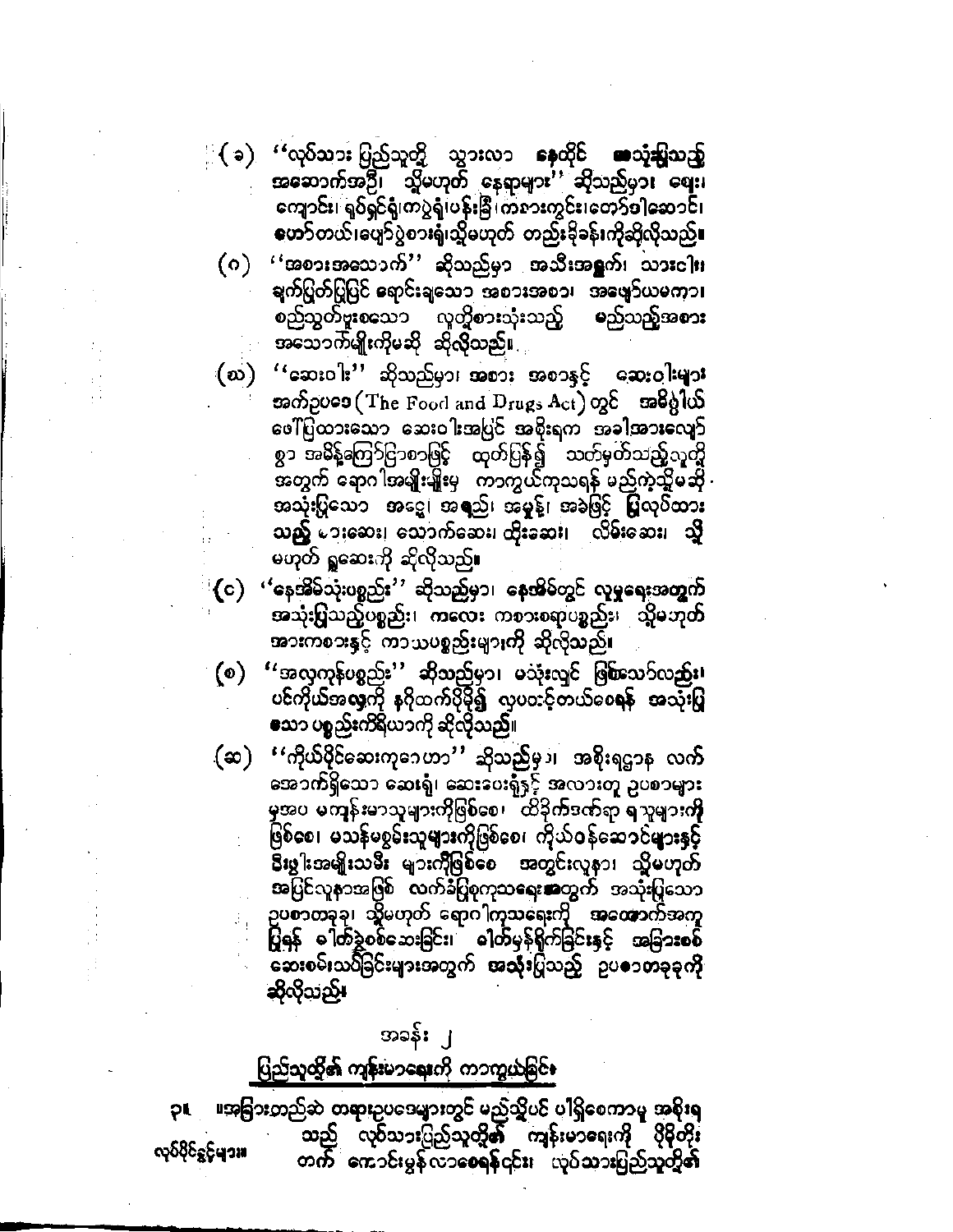ကျ**န်းမာရေး**ကို ထိခိုက်ခြင်းမှ ကာကွယ်ရန်၎င်း အောက်တွင်ဖေါ်ပြသော ကျန်းမ**ာ** ရေးဆိုင်ရာ ကိစ္စရပ်များကို အကြံ့ပေးခြင်း၊ စစ်ဆေးခြင်း၊ ကြီးကြပ်ခြင်း၊ မြှုပြင်ခြင်း၊ တ**းမြစ်ခြ**င်းစသည့် လုပ်ငန်းတို့ကို လုပ်ဆောင်ရမည်။

( ၁ ) ပတ်ဝန်းကျင်ကျန်းမာရေးဆိုင်ရာလုပ်ငန်းများ —

- (က) လူအများနေထိုင်ရာ ပတ်ဝန်းကျင်တွင် အမှိုက်<mark>သရိုက်</mark>၊အညစ်-အကြေးများကို သိမ်းဆည်းစွန့်ပစ်ခြင်း။
- ( ခ) လူအများအတွက် သောက်သုံးသောရေများကို အပြည်ပြည် .<br>ဆိုင်ရာစံချိန်မှီသတ်မှတ်ခြင်းနှင့် ကာကွယ်စောင့်ရှောက်ခြင်း။
- ( ဂ ) လူ**အများနေထို**င်ရာ ပတ်ဝန်းကျင်လေ**ထုတွ**င် ယူတို့ကိုတေ**း** အန္တရာယ်ဖြစ်စေမည့်အခိုးအငွေ၊ အနံ့အသက်၊ အမှုန့်အမွှား၊ အသံပလံနှင့် ဓါတ်ရောင်ခြည်များကြောင့် ညစ်ညမ်းမြင်းမှ ကာကွယ်ခြင်း။
- (ဆ) မြို့ရွာစည်ပင်သာယာရေး၊ အိမ်ယာဆောက်လုပ်ခြင်းနှင့် လုပ် သားပြည်သူတို့သွားလာနေထိုင်အသုံးပြသည့် အဆောက်အဦး သို့မဟုတ် နေရာများ၏ ကျန်းမာသန့်ရှင်းရေးအတွက် ဆောင် ရွက်ခြင်း။
- $(j)$ းလု**δ်**သားပြည်သူတို့ ထုတ်**ရ**ပ် ရောင်းချသော အစားအဆောက်နှင့် ပတ်သက်သ**ည့်**ကိစ္စများ—–
	- (က) အစၥးအမသာက် ထုတ်လုပ်ရောင်းချသည့် အလုပ်ရုံ၊ စက်ရုံ၊ လုပ်ငန်းဌာနများကို မှတ်ပုံတင်ခြင်း၊ မှတ်ပိုတင်ခြင်းမှပယ်ဖျက် ခြင်းနှင့် ပြန်လည်မှတ်ပုံတင်ခြင်း။
	- ( ခ ) လုပ်သားပြည်သူသို့ ရောင်းချသော အစားအသောက်တို့ကို ကျန်းမာသန့်ရှင်းစေခြင်း။
	- (ဂ ) လု**်သားပြည်သူသို့ ရေ**င်းချသော အစားအသောက်များ**ကို** အတုအပပ္ဖြလုပ်ငြင်း၊ အခြားယုတ်ညံ့သောပစ္စည်းများနှင့် ရော့ စ**်ခြင်း၊ အစၥးအဆောက်ထဲတွင် ရှိယင်းစွဲဝတ္ထု** ပစ္စည်းများ ဲ - အ၁း- ထုတ် နုတ်ခြင်းတို့မှ က၁ကွယ်ခြင်း။
	- (ဃ) အစားအသောက် ထုတ်လုင်ရောင်းချသော အလုပ်ရုံ၊စက်ရုံ၊ လုပ်ငန်းဋ္ဌာနတို့ကို ကျန်းမာသန့်ရှင်းစေခြင်း။
	- (င) အစားအသောက်ရောင်းချသော ဥပစာအဆော**က်အဦများ**ကို ကျန်းမာဆန့်ရှင်းစေခြင်း။
	- (စ) လုပ်သားပြည်သူသို့ ရောင်းချသော အစားအသောက်ႏ<sub>မျ</sub>ွား ထုတ်လုပ်ရောင်း**ရ**သည့်နေရာများတွင် ကူးစက်ခ**ုာ**ဂါရှိသူမျ<sub>ား</sub> ဝင် ရောက်အမှုထမ်းခြင်းမှ ကာကွယ်ခြင်း။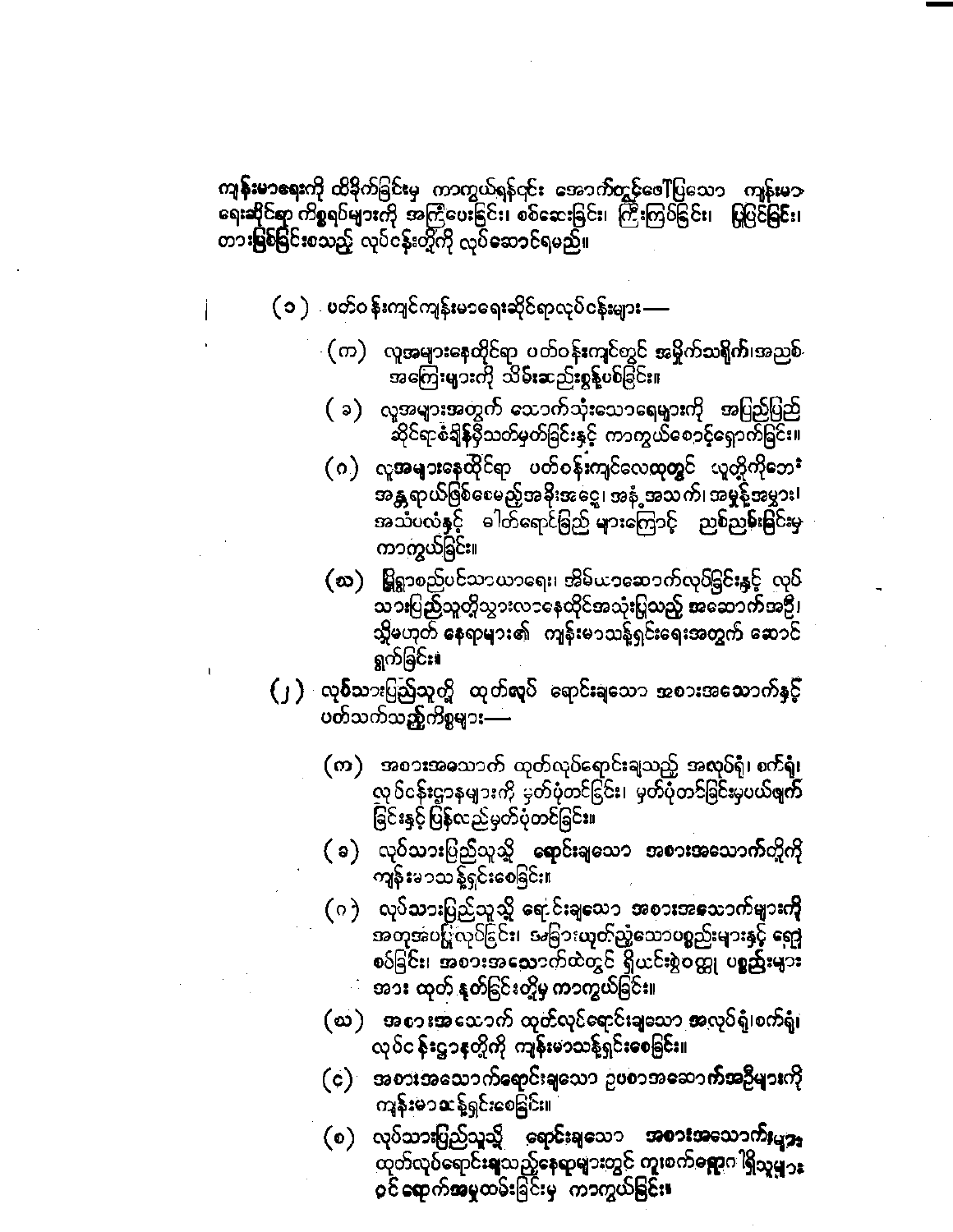(ဆ) ဘေးအန္တရာယ်ဖြစ်စေသော အစၥးအသောက်များကို သိမ်း ကြည့်နူရန် လိုအဝ်လျှင် အစိုးရ ချိတ်ခွန်နီးများ**သူ**်ပို၍ စစ် ဆေးခြင်း။

(**ရ**) …<del>အန္တလ</del>ုံးအစော္စက်များကို အုန္တိုးရက္စ္အအန္ဒါအစာေရျပစ္မွာ သတိ 

ထုတ်လုပ် ံလခြေးရွာများ ပါးလွယ်လ**ောက်သူတို့ အတိုက်များ အတိုက်တိုင်း ပြင်း** ပြောက်ပြီး ပြောက်ပြီး ပြောက်ပြီး ပြောက်ပြီး ပြ

**౹ౘ౷ౘౘౙఄ౻ౢౘ౷ౘౙౘౚౙఄఄ౹౷**ఄౢఴఄఄౣఀఄ౸ఄ౹౿ఄౚౢౙఄఴఀౚౢఴ౺ <u>ောင်းပါးမြောင်း ( ခ) ကြားကြားပြင်သော အခြောင်းသုံး</u>ပွဲစွည်းများနှင့် အလွကုန်ပစ္စည်း မ္နားသည်လုပ်သားပြည်သူ့တို့အတွက်တေးအန္တရာယ်ဖြစ်ပွါး

ၨ႞ႜၖ<u>ႜႋႜ႞ၛၟၜၹႜၣႜ႞ၟႜ႞ၛၛၟ**ႄၜႀ႒ႄၛ</u>ႜႃႋၴၯႜႜႜႜ႞ၹၟၯၟႄႜႜ႞ၹႃၟႜႜႜႜ႞ႜၟၟၟၟၟၟၟၟၟၟၟၟ**</u>

(၀ ) - ဘေးအန္တရာယ်ရှိသော - ထုတ်လို့ဝ်<sup>ဇြ</sup>ီးသည့် နေအိမ်သုံးပစ္စည်<sup>း</sup> ြဲမူကြာလာ ခန္ဓား ငဖ**္ဘာ ေရျခန္မလ္ကို အလုပ္ခ်ဳပ္နန္ ပစ္စည္မ်ိဳးမျခန္းစို**့လ**ုပ်ိဳသာအဖြည့်သူမျဲားအား** ာေးအ န္တရာယ် မရှိနေသွောနည်းဖြင့် ဖျက်ဆီးခြင်း။

(ဆ်) ကုန်ရောင်းဆိုင်များမှ ဘေးအန္တရာယ်ရှိစေသော နေအိမ်သုံး *ଌୖ୶ଌ*ୖଢ଼ଽଌୖଌୖ୴ୖ୲ଌ୶**ୄୄୄୄୖଵଽ୕**୳

(င) နေအိခ်သုံးပစ္စည်းများနှင့် အလှကုန်ပစ္စည်းများကို အစိုးရက ြင*့် ကမားသောင်း*ော်အခါအားတြော်ရွာဒုတိတ်ပို့တို့တို့တော်တော**် စံချိန်နှင့် ကိုက်ညီစေ** ရန် ဆောင်ရွက်ခြိြ်း ႏို္င္ငံ∕ ေျဖဴ

<sup>္ဂိ</sup>ုးျွဲ္သူ ႏြ**(က္) ကူး**စက်ဆုေပါ**ပြန္စပ္ခါးခြင်း ၇ နွှိနိန္ပင်းက၁က္မယ်ရန် အလို့ငွ**ါ းအခါအားပျော်စွဲဒါမိသေအလိုက် တိုင်ကြားရမ**် ရောဂါ** 

(*းခ*)ဲ့တူးစက်ရောဂါ ကာက္ရွယ်ရေးအလို့ငှါ၊ စုံစ**်းရော**လာခြင်း<sup>၊</sup> ြာငန္မရွိအတုံးလားေတြ **လုပ္ခ်ိဳသူ ၁၃ ရွိသူ တရုပ္ခ်ိဳင္ခန္းတခုက္အယ္လ္ဒီအေပၚမယ္ ညွိအစီအစဥ္** ချမှတ်ခြင်း၊ ေတ္ာက္ကယ့်ဆေးထိုးခြင်း၊ ၃းမွှားတိရစ္ဆာန်များ နဂျေနရာမွေးမွေးမွာ အစာကားကြသည် အနည်းခြံတွင်လိုက်<br>ဒီငအချေးရေ ၁၀မှာင်တွင် အမျှောင်မြင်း သို့နူးဒိုခြံသည်ဟု အစၥအဆင်တွင်း

ႜ<mark>ႜႜႜၟၣႜၛ</mark>ၟၟၟၟၟၟၟၟၟၟၟၟၟၟၟၟၟၟၟၟၟၟၟ .<br>ရပ်သည့်အင်းစာမရှိများနဲ့ ၂၀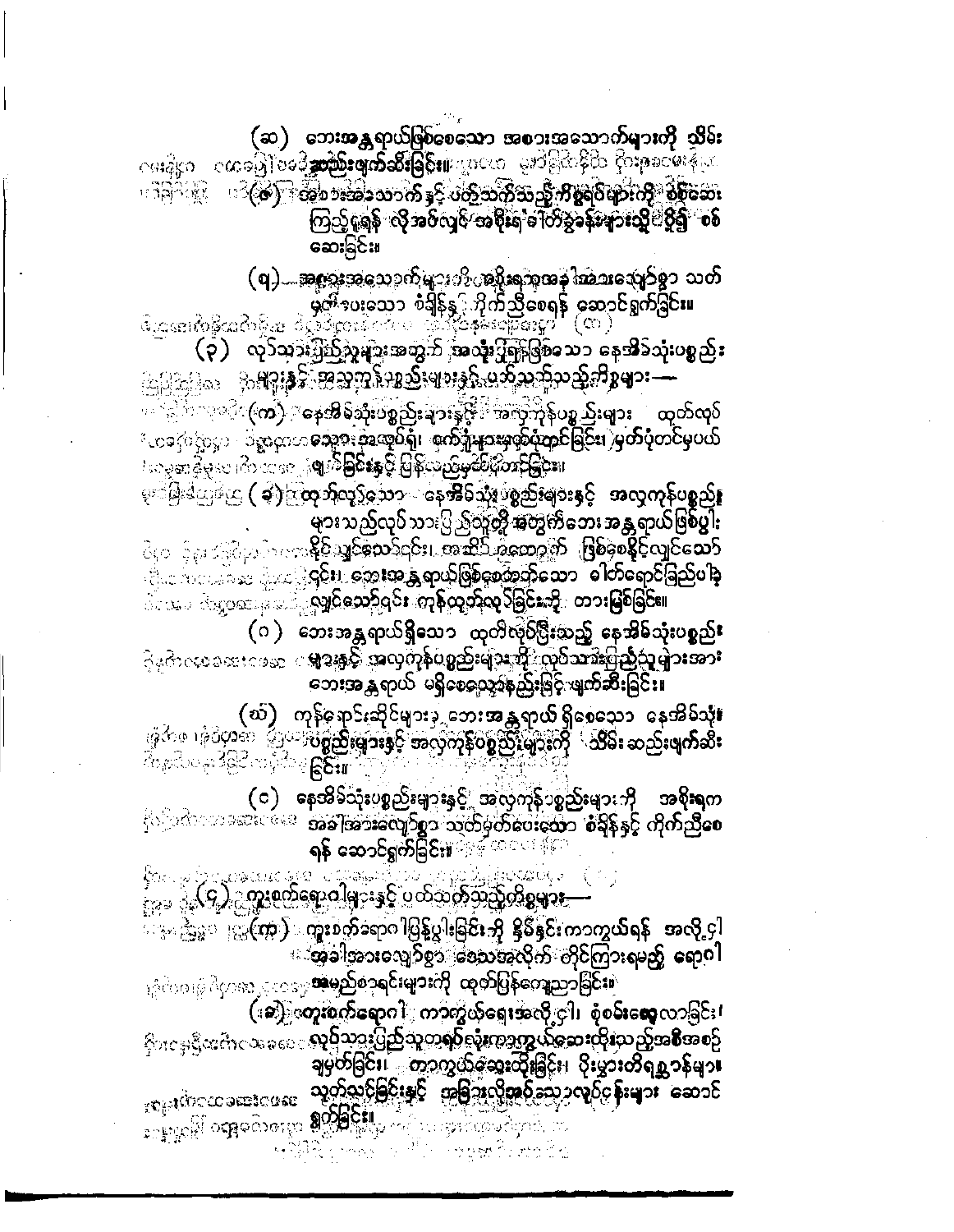<sup>ံးစားအ</sup>ံောင့္ ေစက်ရောဂါ ဇြစ္ပါးေနဂြုင**်အ**စိုးရသည်ပြည်နယ်၊ တိုင်း၊ ခ**ရို**င်၊ မြွှနယ်၊ ရပ်ကွက်ြကျေးရွာ၊ သို့မဟုတ်ဒေသတခုခု**ကို** දී. ලෙසුන - බෝ දා ကျန်းမှာရေးအတွက် **ဂိုးရှိရ**ြေသာအခရးပေါ် ဒေသဟုအမိန့် <sup>း ကြေ</sup>ာ်ငြာစ့ာ ထုတ်ပြန်ခြင်းနှင့်လိုအပ်သောရောဂါ ကာကွယ်

န**်ာ**းဆိုင<sup>်</sup>လလေး**့ရောကြွပ်စန်းများကို ဆောင်ရွက်ခြင်း၊**ောင်္ဂျီး၊ ဲ့ေႏွးေႏ**ိုက္) ကိုလိုငိမ္ခံစားကု**းဂတၱာများနှင့္ ပတ်သ**က်ရွ်** လိုအပ်ိ**သည့်** ႜၟႝၣႜ႞႞႞ၣႜၜႜ႞ၜႝႜႜႜႜၛ**ႜၟၟၣၣႜၟၣႜၟၣၟၣၟၣၟၣၟၣႜႜႜႜႜၟႜႜႜႜႜႜႜႜႜၟႜ**ၣ႞ၣႜၣၣၣၣၣႜႜႜ ನಾಣು ಮತ್ತು လက်ကားရောင်းချခြ<u>င်း အသည့်ထုပ်နေ</u>်းများကို<sup>့</sup>မှတ်ပုံ**တင်**း ခြင်း၊ မှတ်ပုံတင်မှ ပယ်ဖူက်ခြ**င်းနှင့်** ပြန်လ**ည်မှ**တ်ပုံတင်ခြင်း

( ခ) လှုံ့ပ်သားပြည်သူတို့အခိ<sup>ုင်း</sup>ခ်ဆး၀ါးများသည် ဘေးအန္တ**ရာ**ယ် းငဖုဒ် ဖွားနိုင်ငံတို့ အမြစ်စေရေးနှင့် တန်**ဒိုးအာနိသင် ပြည့်ပမှန်ကုန်ရေးအ**တွက် ူးလိဂ္ဂ်ာေျပေါ့ **နိုင်ခြားမှတင်သွင်းဆော ဆေးခါများတို့ တန်ခိုးအာနိသင့်** စီစစ်ပြီးမှသ**ာလျှင် မြန်မဝဖေခြင်း၊** အသင်္ဘာတကာ

အပဌက ေလြး ေဆးငါးတန္ခ်ိန္နဲ႔ အ**ွန္ သင့္ စွန္ခ်**ဆူးစွ**န္ သူ့ပရန္ အလို ၄ ၊** း ဥပဒေသမွန္း ေျပာင္း ျဖစ္သည္ ျဖစ္သည့္ အေျပာင္း<br>အစိုးရက သတိမ္မိတိေပးသည့္ ဓါတ္ပိခဲ့ဌာနတခုခုကို တာဝနိ<br>**ေႏြငိ**း၊ ဒီေဒသမွ် ေဘာအထ<sup>ြ</sup>င္းႏိုင္ငံ

24 The Epidemon Historics Act.

 $\phi$  and not than  $D\phi$  ,  $\phi$ 

၅။ The <sup>Food and Draw Capendhood) Act 1949.<br>ဒီ။ The Ghas Aseppocto ခ်ိန္မွ်ေဒၚပါတ္</sup> **Gi** The Glice

။အစိုးရသည်၊ ဤဥပဒေ့၌ ပြဋ္ဌ<u>ာန်းထားသည့် ဖည်သည့်</u>တို့စွရပ်ကိုမဆို

ာ။ The Vaccionion  $\overline{\Lambda_{\rm C}}$ ရဲစက္ခ်က္အသိတ်ေ တာဝန် ပေးခြွန်း၊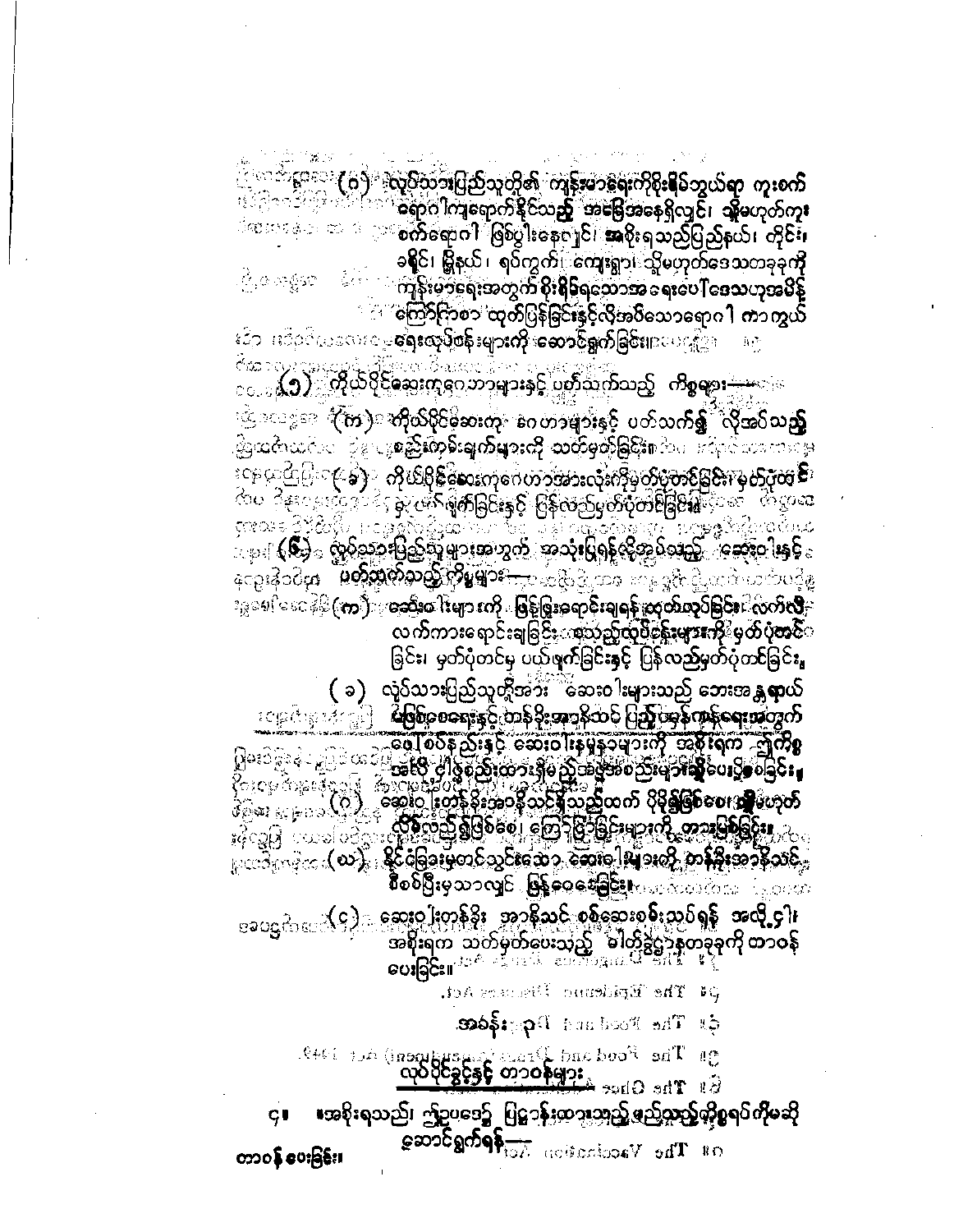(က) လိုအပ်သည့်အဖွဲ့ အစည်းများ္ခဲ့စည်း၍၊ ယင်းသို့ရွဲစည်းသည့် အဖွဲ့အစည်းများအား သက်ဆိုင်ရာကိစ္စရပ်များအတွက်အကြံ <u>။</u>၁ိမြစခ**်ပြပြု း**၁၉၁၁ဝိညြးကြသြပေးအခေဖိစ<sup>်</sup>းခြံခြစ**်**ပေခ တားမြစ်စေခြင်း၊ ဖျက်ဆီးစေခြင်းတို့အတွက် တာဝန်ပေးအဝါ နိုင်ခွင့်ရှိသည်။

**( ခ) မည်သည့်အစိုးရဌာန၊ အစိုးရလက်အောက်ခံ** အဖွဲအစည်း များသို့မိဆို တာဝန်ပေးအဲ**၀ိန်င်ခွင့်ရှိသ**ည်။

။ဤဥပဒေအရ ဖွဲ့စည်းထားသော အဖွဲ့အစည်းများကသော်၎င်း၊ ၎င်း ŋ. အဖွဲ့များမှ တာဝန်ပေးအပ်ထားခြင်း ခံရသူများကသော် အဖွဲ့အစည်းများ၏ ၎င်း၊ ဤဥပဒေအရ တ၁ဝ န်ပေးအဝီ ထားခြင်းခံရသော -<br>လု**δ်**၃၉ နဲ့ အစိုးရဌာနများနှင့် အစိုးရလက်အောက်ခံ အဖွဲ့အစည်း

**များကသေ**ာ်၎င်း၊ ပတ်ဝန်းကျင်ကျန်းမာရေးဆိုင်ရာ လုပ်ငန်းများနှင့် ပတ်သ**က်သည့်** ကိစ္စများ၊ အစားအသောက်နှင့် ပြတ်သက်သည့် ကိစ္စများ၊ ပြလိသားပြည်သူများ အတွက် အသုံးပြရန်ဖြစ်သော နေအိမ်သုံးဖွေညီးနှင့် အလှကုန်ဖွဲ့ညွှားများနှင့် ပတ် သက်သည့်ကိ**ုမှု**ဘိုး၊ ကြွးစက်ရောဂါနှင့် ပတ်သက်သည့်ကိစ္စများ။ ကိုယ်ပိုင် ဆေးကု ဂေဟာနှင့်ိဳပတ်သက်သည့်ကိစ္စများ၊ လုပ်သားပြည်သူတို့အသုံးပြသည့် ဆေးဝါးများ န္ခင္ခ်ပတိသက်သည့်ကိစ္စချိဳး စသည်တို့အတွက် အလုပ်ရုံ၊ စက်ရုံများ၊ " လုပ်ငန်းဌာန များ၊ ဆိုင်များ၊ ဥပစၥများ၊ နေရာများ၊ ဒီအဆောက်အဦများသို့ အချိန်အခါမရွေး ဝင်ရောက်စစ်ဆေး ညွှန်ကြားနွင့်ရှိသည်။

အခန်း ၄

နည္လ်ိဳးဥပဒေများအဖြစ်၊ မှတ်ယူရမည့်တည်ဆဲဥပဒေများ၏ ပြဋ္ဌာန်းချက်များ

ճա ။ဤဥပဒေအရပ္ဖြလုပ်သည့် နည်းဥပဒေများဖြင့် ပြင်ဆင်ပြဋ္ဌာန်းခြင်းမပြု **ဒိ အောက်ပေါ်ပြပါ ဥပဒေများ၏ ပြဋ္ဌာန်းချက်များကို** တည်ဆဲဥပ**ေျား၊** ဤဥပဒေအရ ပြလုပ်ထားသည့် နည်းဥပဒေ**များ အ**ဖြစ် မှတ်ယူ**ရွှဲလုံ့**ပ်ကိုင်ဆောင်ရွက်**ရ**မည်။ သို့ရာတွင် ယင်းဥပဒေများတွင်ပါသော ပြဋ္ဌာန်း ချက်များသည်။ ဤဥပဒေ၏ရည်ရွယ်ချက်နှင့် သဘောထားများနှင့် မဆန့်ကျင်သမျှ သာလျှင် ဆက်လက်အတည်ဖြစ်စေရမည်။

၁။ ၁၉၅၇ ခုနှစ်၊ကိုယ်ပိုင်သူနာပြုဂေဟာများမှတ်ပုံတင်အက်ဥပဒေ

J I The Dangerous Drugs Act.

**PI** The Epidemic Diseases Act.

G! The Food and Drugs Act.

In The Food and Drugs (Amendment) Act 1949.

Gı The Ghee Adulteration Act.

71 The Leprosy Act.

l.

of The Vaccination Act.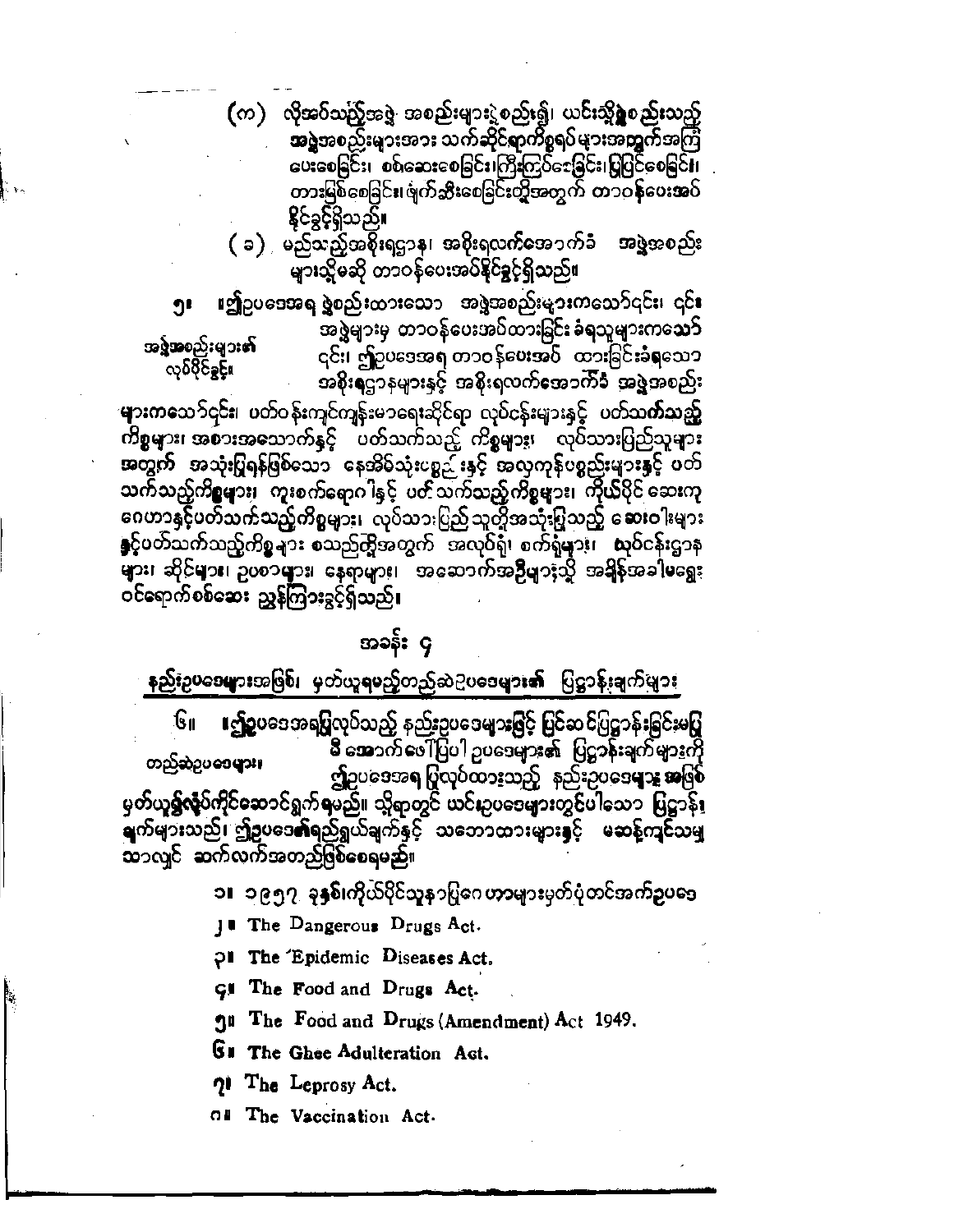။ဤဥပဒေအရ ပြွလုပ်သည့်နည်းဥပဒေများဖြင့် ပြင်ဆင်ပြဋ္ဌာန်းခြင်း မပြွ  $21 -$ ဒီ မည်သည့်တည်ဆဲ တရားဥပဒေ များတွင်မဆို၊ အထူး အခြား တည်ဆဲ ဥပဒေ သ<sup>ဖြ</sup>ို့ အောက်ပေါ်ပြပါ ဥပဒေများတွင် ပါရှိသည့် ပြည် များ၏ ပြည်သူ ကျန်းမ ၁ ာာ့္စီကျနီးမာရေးဆိုင်ရာ ပြဋ္ဌာန်းချက်များကို ဤဥပ**စေအရ** ရေးဆိုင်ရာ ပြဋ္ဌာန်း ချက် ပြလုပ် ထားသည့်နည်းဥပဒေများအဖြစ် မှတ်ယူရိုလုပ်ကိုင် ଜ୍ୱାଠା ဓောာင်ရွက်ရမည်။ သို့ရာတွင် ယင်းဥပဒေ များတွ**င်** ပါသော ပြည်သူ့ကျန်းမာရေးဆိုင်ရာ ပြဋ္ဌာန်းချက်များသည် ဤဥပ**ော**၏ ရည်ရွယ် ချက်နှင့် သဘောထားများနှင့် မဆန့်ကျင်သမျှသာလျင် ဆက်လက် အတည်ဖြစ်စေရ မည်။

ာ။ ့ ၁၉၅၁ ခုနှစ်၊ အသုပ်ရုံများအက်ဥပဒေ။

14 The Animal Pest Act.

Off The Burma Merchant Shipping Act.

GI The Burma Aircraft Act.

31 The City of Rangoon Municipal Act.

**6** The Cantonments Act.

7<sup>#</sup> The Municipal Act.

Of The Ports Act.

GI The Rural Self-Government Act.

OO# The Railways Act.

**201 The Towns Act.** 

on The Village Act.

ပြ**ည်**သူ့ ကျန်းမ်ာရေးဆိုင်ရာ ကိစ္စများအတွက် ဖွဲ့စည်းထား ၍ဥပဧာ ပြဋ္ဌာန်း ခြင်း သည့်အိပ္ပံအစည်းများ၊ သို့မဟုတ် ခန့်ကားသည့် ပုဂ္ဂိုလ် မြေဒီ ဇူစည်းထားသည့် များသည် ဤဥပဒေအရ ဖွဲ့စည်းထားသည့် အရှူံအစည်း အဖွဲ့ အစည်း များနှင့် ်များ၊ သို့မဟိုတ်ခန့်ထားသည့်ပုဂ္ဂိုလ်များအဖြစ် ဆက်လက် ဆောင်ရွက်ဆဲ ကိုရွရပ်များ။ တည်ရှိ၍ ရှိရင်းစွဲလုပ်ကိုင် မော်ာင်ရွက်ပုံ နည်းစံနစ်များ

အတိုင်း နောက်ထပ်မပြင်ဆင်မခြင်း ဆက်လက်လုပ်ကိုင် ဆောင်ရွက်ရမည်။

းစေတာကောင်လည်းဌိုမှန်ပိတ္တ ၊ဇခပဌးဌိနေ ၂ နေ့စေသေးဌဉ် (၂ )<br>အမိန့်၊ သို့မဟုတ် ညွှန်ကြသချောက်မှ ကျေးများကြေးကြေနဲ့ရွှင် ကျေးများ အိမ်စား ဝုဒ်မ ၆ နှင့် ၇ များတွင်ပါရှိသော ဥပဒေများအရ ဆောင်ရွက်ဆံ ပြည်သူ့ကျန်းမှာ ရေးဆိုင်ရာ ကိစ္စရာများအတွက် ယင်းဥပဒေများပါ ပြဋ္ဌာန်းချက်များ အတိုင်း ဆက်ထက်အရေးယူဆောင်ရွက်နိုင်သည်။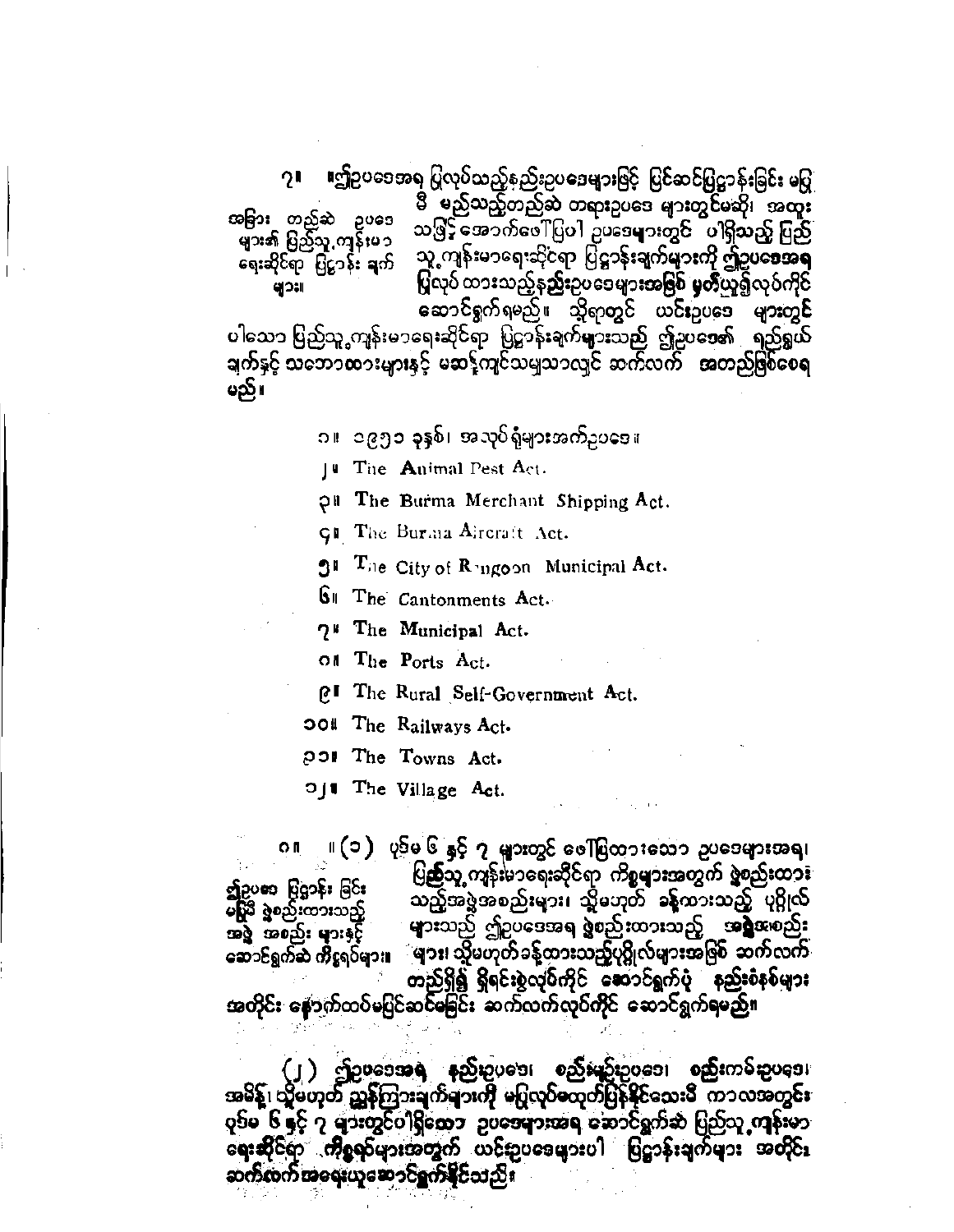ထိပ် ထင် တွေ့ဝေးငွေးလ**ှုပ်ရှိန်းများနှင့် ပတ်သက်သည့် တစ္စညှောင်ရှင်း၊ ထုတ်သည်** ႏ*ုိင္ငံ*ႏွံ ၇ ႏွံ ပြည္လြယ္ရများအတြက္ ေအ**ာႏႈပ္စြရန္ ပြဲစံေသာ ေနေအ**ခ်သုံး းပြဲမွဴးေျွာင့္ ပ**စ္စည္သိန္းျခန္ေအလွကုန္ ပစ္စ<u>ည္မ်ိဳးမျ</u>ားနွင့္ ပတ္စြဲသက္ခ်သည္မွ်ကိ<b>စ္စ**ု ညော်ငြင်း ဖြစ်လျှင်၊ ပဋ္ဌမအကြွန်တွင် ၁ နှစ်ထိထေ**ာင်ဒဏ်** ဏ္ဌေပေမယ်မယ် ေ မိန္းသမားမွ ဝဝ၉ ဝိုင္မွာ ၊ စခုစီမြဲ<br>ဖိ**မ္ပြဲႏွံာပြဲစဖို့ရွိတာ ၊ စခုစံမြက္ခ်င္မွာသူ စဝ**၉ ဝိုင္မွာ ၊ စခုစီမြဲ ) စ**ည်**တင်းများ (၂ ရသော အစားအသောက်နှင့် ဝတ်ညက်သည့် ကိစ္စသော် **၎င်း၊ ကူးစက်ရောဂ<sup>ါ</sup>များနှင့်ပ**တ်သက်သည့် ကြွသော်၎င်း၊

ႏႈေႏွးေ<sub>တ</sub>ြ **သိုလျက်နှင့်ဖြစ်စေ၊ သိနိုင်လောက်သော အကြောင်းများရွိလျက်**<br>ႏွမ္းလူးေတြ **နှင့်ဖြစ်စေ၊ ကိုယင်းပြဋ္ဌာန်းချက်ကို ့ပေါက်ဖျက် ကျူးလွန်စေရန်**<br>ႏွမ္း မြထက္ခတ္မတယ်။ကိုယာအထေးကိုညီလျင<u>့ တက်</u>သိ

ႏွံ<sub>့ ့</sub>္စ္လွ်ာေ (က)း ယင္နီးမြင့္အန္ဂ်ဴး ရက္သည္သြာ ျပတ္လွ်င္ခန္း သူငကျန္းမွာေရး ဆိုင်ရာ

——ပေါက်ဖျက်ကျူးလွန်ရန် ကြိုးပိမ်း<del>အ</del>ခိုးထုတ်လျှင်၊ သို့မဟိုတ်

—လိုက်နှာရန်ပျက်ကွက်လျှင်၊ သို့မဘုဘိ<sup>ုး အျမ</sup>ုပ္ပါ —စေါက်ဖွဲက်ကျးလွန်လျှင်၊ သို့မဲတိုက်<sup>က အသ</sup>ားပ

**စည်း**မှုဦးဥပဒေ၊ စည်းကွ<sup>င်္ခ</sup>ဥပဒေ၊ အိမ္ဘိန္နီ၊ ူ့<u>သိုမိုးဍက် ညွှန်ကြ</u>ားချက်များပါ မိမိရမိုးဦးမိေက်တာေတြကို အသံုးပြဲ အေျပာကို အမွားကို အမွားကို အမွားကို အမွားကို အမွားကို အမွားကို အမွားကို အမွာ<br>ပြဋ္ဌာန်းချက် တခုခုကိုသော်၎င်း၊ ဤဥပဒဒဒ္ဒင့် ဤဥပ္ပန္မေအရပြ သည်။ သို့မဟုတ်<br>ထုတ်သည့် နည်းဥပဒေ။ စည်းမျဉ်းဥပဒေ၊ စည်

၉။ ပြစ်ဒဏ် များနှင့် အရေးယူနည်းများ။ သည်ပြည်သူ့ကျန်းမာရေးနှင့်၊သက်ဆိုင်သော်နည်းဥပဒေ

ပြစ်ဒဏ်နှင့် အရေးယူနည်းမျ**ားဆိုင်ရာ<sup>၊ ဂ</sup>ြဋ္ဌ ၁န်းချက်ချ**ား ပ

မျဉ်းဥပဒေ၊ စည်းကန်းဦပဒေ၊ အမိန့်၊ သို့မဟုတ် ညွှန်ကြ်းချက်ဖြစ်သည်ဟူ၍လူညှို့ မှ တ်ယူရမည်။ းခေလ့င်**အခန်း** ၅ပိုင္းေဖြစ္ေရး ၅ ေ။ င

ႏွ<sub>ား</sub> (၉) ပိ**ု့နေ့ ၆ နှင့်** ၇ႏွစ္တင်စေါ်ပြထားတော့ ဥဖဒေ တခုခုအရ ပြသည္။ <u>သို့မှတုတ်ထုတ်သို့သို့ ပြည်သူ့ ကျန်းမာခံရေးနှင့် သက်ဆို</u>င်သေ**ာနည်းဥပဒေါ် စည်းမျဉ်း** ဆိုခဲ့ပြသည့်ကြွန်က<u>ိုင်းမြောင်းကြောင်း</u>မြောင်းပြည်နေ့ကြသည်။<br>ငွေးချောင်းမြောင်းမြောင်း ပြည်နေ့ကြသည်။ မြောင်းမြောင်းမြောင်းမြောင်းမြောင်းမြောင်းမြောင်းမြောင်းမြောင်းမြောင်း<br>ထိုင်းမြောင်းမြောင်းမြောင်းမြောင်းမြောင်းမြောင်းမြ <u>အံ့မွန်- ညှိမီတက် ဂွန်ကြောင်း</u>ကြောင့်ခြင့် နှစ်သို့ခ်းပည်မျက်ခြင်းမပြသေးမီ က၁လ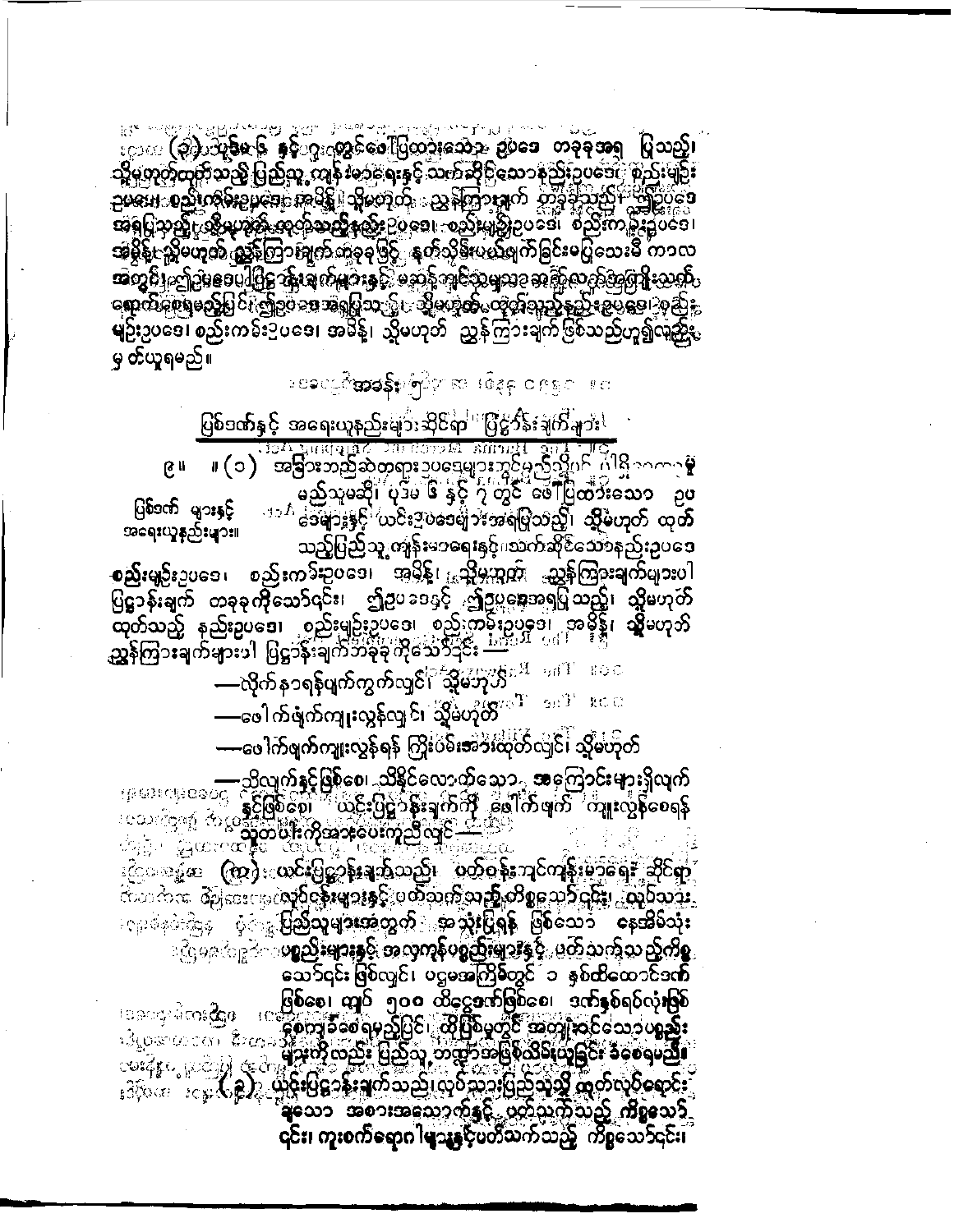<mark>လုပ်သားပြည်ဆူများအတွက် အသုံးပြွရန် လိုအ</mark>ပ်သည့် ုးဖြစ<sup>္ေတြ</sup>င္းမွာေျ**ငွေခက်ဖြစ်စေ**၊ **ဒဏ္က်န္မစိရပ်လုံးဖြစ်စေ**း**ကျခံစစ်ရမည့်ပြင်**း .<br>ထိုပြစ်မှုတွင် အကျုံးဝင်သေ**ာ ပစ္စည်းများကိုလည်း** ပြည်သူ့

ာေဌး ျပည့္သားနိုင္သ**ြွအုတ္အာအဖြစ္ သိမ်ိဳးထူခြင်းခဲ့စစ္အရမည္မ်**ျပန္ပြ သော်တိုင်ရသာဝ ႜၜႜႜႜၜၜၜၜၜၜ႞ၟၟၟၟၟၣ႞႞ၟၟၟၟၜ<br>**(ၐ)**ႜႜႜၜၖႜႜႜႜႜၛႄႝႜၟၣႜႜႜႜႜၟႜႜ႞ႜႜႜႜႜၛၮၣၣႍၣႍၟၟၟၮၟၯၛႜႜၟၟႜၜႜႜႜႜၛႜႜၟႜၟႜ ់ **្នុន**រត្ន១០នេះ៩ព្រះ

<u>ပတ်သက်သည် ကိစ္စဖြစ်သူင်မြ</u>င့်မ အကြံ**မိ**တ္ထိ ၅<sup>း</sup>နှစ်ထိ <sup>ဲ</sup>ႏွန္ခရွဴရွိန္းဖြစ္ခ်ဳိေကျခံေရမွဴးပိုင္ပြင္ေထုပ္ပြဲရမွဴက္ရွင္ေအကျုံ့။ ခ**ါ့**ောင္းေႏာင္း ေစာင့္ေတြ အေျပားကိုလည္း စြည္လ်ည့္ ဘက္လာဘာ ဖြစ် သိမ်းယူခြင်းခံစေရမည်။

ြးေႏြေႏြး<br>(၂၂) ပုဒမန္အ (၃၂) တွင် ဖေါ်ပြထားသည့် တရားဥပဒေတခုခုပါ ပြည်သူ<br>ကျန်းမာရေးနှင့် သူတို့ဆိုင်သော ပြဋ္ဌာန်းချက်တခုခုကို တကြသောမက၊ <mark>ဒုတိ</mark>ယ **အကြွန်၊ သူမ**္ဘာတင်နာကထပ်-

*ၟႝၙ<del>ၟၣၣႜႜႜၜႜၜႜႜႜႜၜ႞႞ၣၛၟၣၣၛၟႜႜႜႜၛၟၟၟၟၟၟၟၟၟၟၟၟၟၟၟၟၟၟၟ*ၣၛၟၣၛၟၣၛၟၣၣၣၣၣၣၣ</del> ၣၜၟႜႝၯၟၜႜႜႋၣႜၟ —–ဖေါက်ဖြက်ကျူးလွန်ရန်ကြွီးပဲမ်းအခါးထုတ်လျှင်ပြီပွဲမဟုတ်

ႜႋႍ<u>ႜၣၣၣၹၜၛၟ႞႞ၣၣ႞ၣၣႜႜႜၜႜၛၟၛၯႜႜၟႜၟႜၛၟၜၟၜႜၜၟၟႜၯၟႜႜႜၛၟႄႜၛၛၟၟၟၟၛၣႜႜႜႜႜ</u> 

**ပြီး**လူပါတယ္။ ကို ေတြအနိမ္းႏွင့္ ျပည္တြင္ ေပၚႏွစ္ရာရွိတြင္ အခ်ိဳးရွိတင္လ်ားခြင့္ <sup>စ္ပြင္</sup>းႏွင့္ (**၁)္းပိုင္းပြင္စာနီးျက်သည်။ ႏ**၆ခန္မွ (၁) ့ (၁)နှင့္ (၈) ပါ**ကိစ္မ** 

၉) ဦးမိအေရးပြည့်ပွဲ အမြန်းများခဲ့ပြည့် အမြန်းများ အသိမ်းများကို အားမရေး)<br>အခြစ်ခုများ အမြန်းများခဲ့သည် အမြန်းများ အမြန်းများ အများမှ အမြန်းများ ုးအျပာလ မန္မာေပၚညူဆင္ေတြေနတဲ့ ေလးရာျခင္မွာ ျမန္မာေတြ<br>အခါအဦးလုပ္ခဲ့တဲ့ ထုတ္ပပ္သြန္းမည့္သေနတဲ့ဘရက္မယ့္အမွတ္အဆို ထုခ္ရွိနိုင္ငံသည္။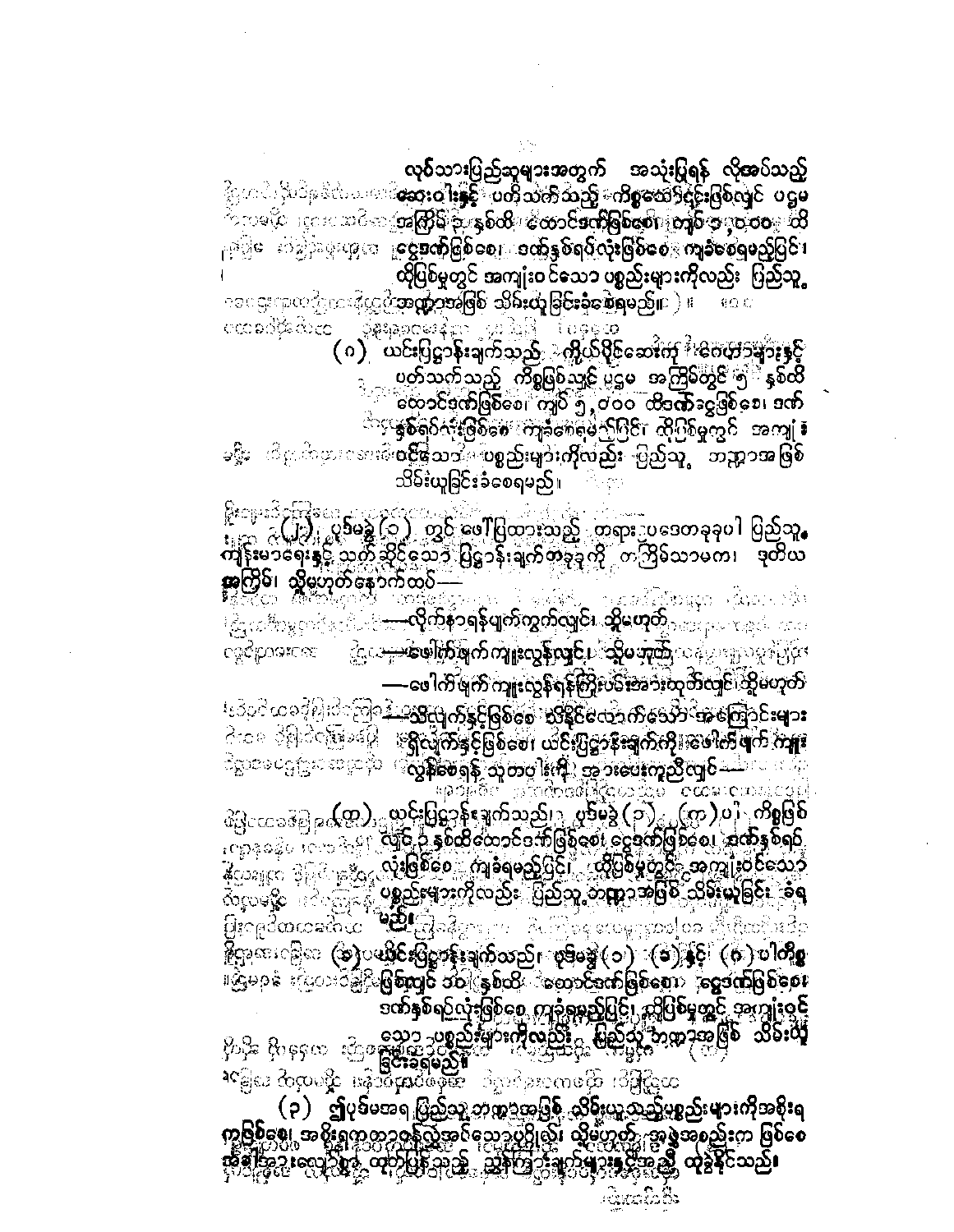(၄) ရွှဲဖြစ်မအရ ထောင်<del>ဒဏ</del>် ၃ နွှစ်ထိနှင့် ၃ နှစ်အထက်စီရင်ထိုက်သည့် ပြစ်**မှုတစုံတရာ့ကို ၍ကိစ္စအလို့ ၄<sup>7</sup> အစိုးရက<sup>ီ</sup> လု<sup>င်ပို</sup>င်ရွှင့်လွှဲအပ်ထားသူ၊ သို့မဟုတ်** အဖြဲ့အစည်း၏ အခွင့်အမိန့်မရန်က မည်သည့်တရားရုံးတွင်မျှ တရားစွဲဆိုခြင်း မပြရ၊

။ (၁) <mark>မည်သူမဆိုပု</mark>စ်မ ၉ (၁) တွင် ရည်ညွှန်းသည့်တရားဥပဒေ **OOI** တခုခုပါ ပြည်သူဲ့ ကျန်းမာရေးနှင့် သက်ဆိုင်သော က္မဏီများကျူးလွန်သည့် ပြဋ္ဌန်းချက်တခုခုက်—– ပြစ်မှုများ။

—-လိုက်နာရန်ပျက်ကွက်လှုင်၊ သို့မဟုတ်

—ဖေါက်ဖျက်ကျူးလွန်လျှင့်၊ သို့မဟုတ်

—–ေဝါက်ဖျက်ကျူးလွန်ရန် ကြိုးပမ်းအ**ားထုတ်လျှင်၊ ဆို့မ** ဟုတ်

—–သိလျက်နှင့်ဖြစ်စေ၊သိနိုင်လောက်သော အကြောင်းများရှိ လျက်နှင့်ဖြစ်စေ ယင်းပြဋ္ဌာန်းချက်ကို ဖေါက်ဖျက် ကျူး လွန်စေရန် သူတပါးကိုအားပေးကူညီလျှင်၊

ထိုသူသည်၊ ကုမ္ပဏီဖြစ်သေ§့ထိုပြွစ်မှုကို ကျူးလွန်စဉ်က၊ ထိုကုမ္ပဏီ၏ လုပ်ငန်္**<sup>၊</sup>** ဆောင်ရွက်ရေးအတွက် ကုမ္ပဏီကို ကြိးကြဲဝိတာဝန်ခံသူ အသီးသီးနှင့်ကုမ္ပဏီသည်၊ တြိပြစ်မွကျူးလွန်သည်ဟု မှတ်ယူရမည့်အပြင်၊ ထိုသို့မှတ်ယူသည့် အားလျော်စွာ တရားစွဲဆိုခြင်းနှင့် ပြစ်ဒဏ်စီရင်ခြင်းလည်း ခံရမည်။

သို့ရာတွင်ထိုသူသည်၊ ထိုပြင်မှုကိုမိမိမသိဘဲ ကျူးလွန်ကြောင်းဖြင့်သေ5်၎င်း၊ အဆိုပါပြီန်မှုမကျူးလွန်ရလေအောင် မိမိလုံ့လပြသင့်သမျှ ပြခဲ့ကြောင်းဖြင့် သေ ${\mathsf S}$ ၎င်း၊ သက်သေ ထင်ရှားပြလှုင်၊ ့ ဤပုဒ်မခွဲပါကော်းကြောင့်၊ ထိုသူအားဤဥပဒေတွင် ပြဋ္ဌာန်းထားသော မည်သည့်ပြစ်ဒဏ်ကိုမှု မစီရင်ရ။

(၂ ) ပုဒ်မခွဲ (၂ ) တွင်မည်သို့ပင်ပါရှိစေက၁မူ၊ ဤဥပဒေအရဖြစ်သောပြစ် မှုကို ကုမ္ပဏီက ကျူးလွန်သည့်ကိစ္စတွင်၊ ထိုပြစ်မှုကိုကုမ္ပဏီ၏ဒါရိုက်တ**ာ၊ မန်နေ**ရာ၊ အတွင်းရေးမှူး၊ သို့မဟုတ် အမြားအရာရှိတဦးဦး၏ သဘောတူညီချက်ဖြင့် ကျုံးလွန် ကြောင်း၊ သို့မဟုတ် ၎င်းတို့တဦးဦး -အလိုတူ အလိုပါ္စီကျူးလွန်ကြောင်း၊ သို့မဟုတ် ၎င်းတို့တဦးဦး ပေါ့လျော့မှုတခုခုကြော**င့** ကျုံးလွန်ကြောင်း သက်သေထင်ရှားပြ လျှင် အဆိုပါ ဒါရိုက်တာ၊ မန်နေရာ၊ အတွင်းရေးမှူး၊ သို့မဟုတ် အခြားအရာရှိ သည် ထိုပြစ်မှုကို ကျူးလွန်သည်ဟု မှတ်ယူရမည့်ပြင်၊ တရားစွဲဆိုခြင်းလည်း ခံရမည်။

**ရှင်းလ**င်းချက် ။ းဤပုဒ်မပါကိစ္စများအလို့ ၄ါ—

- (က) ''ကုမ္မဏီ''ဆိုသည်မှာ၊ တရားဝင်အဖွဲ့အစည်း တခုခုကို ဆိုလို သည့်ပြင်၊ ထိုစကားရပ်တွင် အစုစ**်လှု**ပ်ငန်း၊ သို့မဟုတ် အခြ<sup>ာန</sup> **အသင်းအရှုံ့ တခုခုလည်းပါဝင်သည်။**
- (ခ) ''ဒါရိုက်တာ'' ဆိုသည်မှာ၊ အစုစပ်လုပ်ငန်းနှင့် စပ်လျဉ်း၍' ထိုအစုံစပ်လုပ်ငန်းတွင် အစုစပ်ပါဝင်သူ၊ သို့မဟုတ် အစုရှင်ကို ဆိုလိုသည်။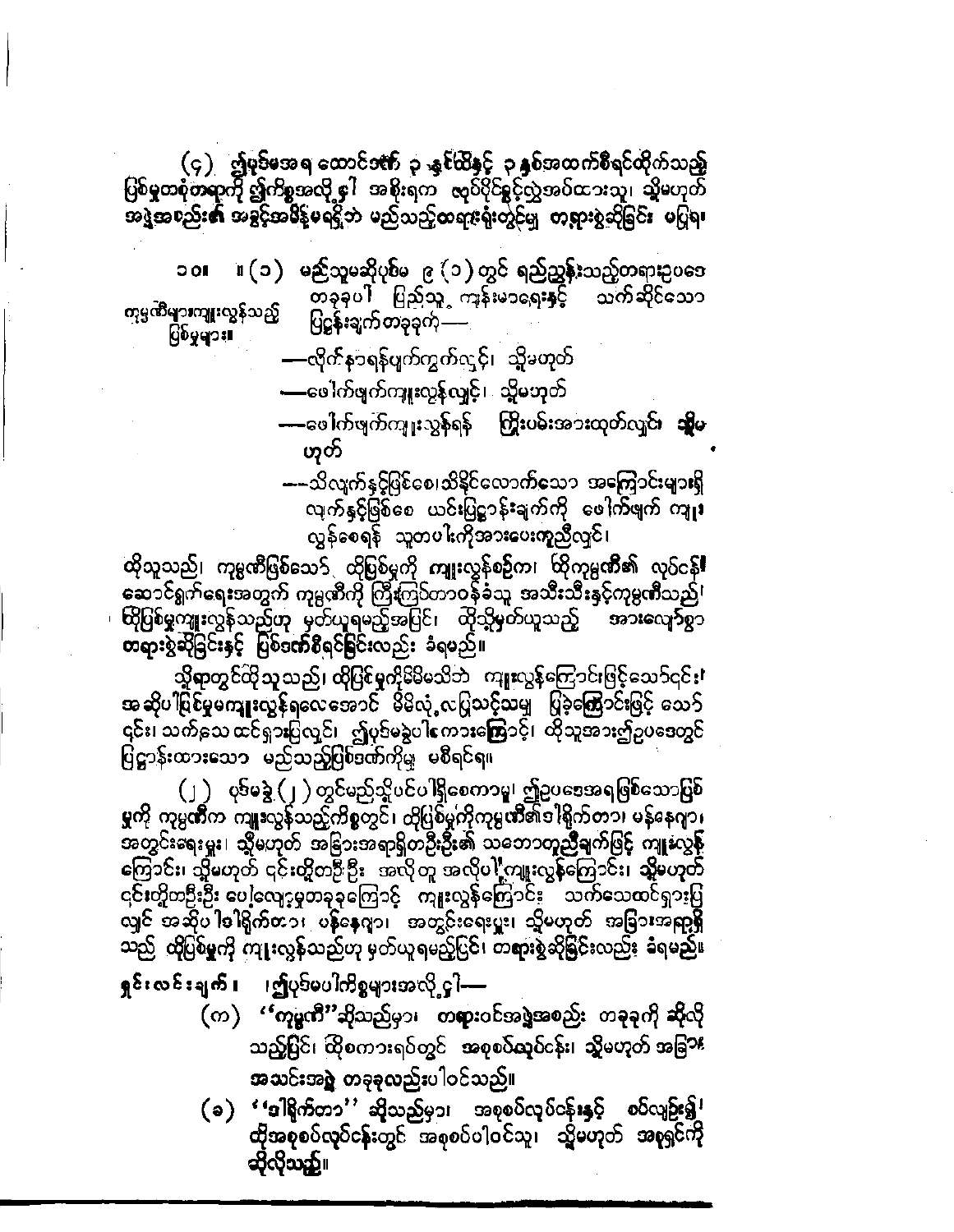## <sup>ဧပိတ်တို့ကို တိုင်း အတွက် အ**မိတ်အတွေ့ပြဋ္ဌ ၁န်းချက်များ** ၂</sup>

အခန်း ၆

오루 시작 매탄

YOUR REAL FOR THE

။ (၁ ) ဤဥပဒေပါ ရည်ရွယ်ချက်များကို ထမြောက် အောင်မြင်စေ ာ၁။ න්ග ප්**ලොස**ෙන ု**ရန်နှင့်** ဤဥပဒေနှင့်ပတ်သက်သည့် ကိစ္စရ**်များ**အတွက် <u>နည်းဥပဒေနှင့် စည်းက5း</u> <sup>း</sup>းအစိုးရသည်နည်းဉပုံအေ၊ စည်းမျဉ်းဥပဒေ၊ စည်းက**်း** း**ဥပဒေမျာ**။ စသည် တို့ ု ျာဖွဲ့စေ၊အ<sup>6</sup>န္နီနှင့် ညွှန်ကြားချက်များကို **ဂြလု**Sနိုင်သည်။ ပြလုပ်**ပို**င်ခွင့်။ <sup>းခ</sup>်**ဘို့မ**ဟုတ် ထုတ်ပြန်နိုင်သည်။ УĆ

(၂ ) အစိုးရသည်၊ ပုဒ်မ ၆ နှင့် ၇ တွ**် ဖေါ်ပြထားသော ၂** ဥပဒေများ၏ အမည်စဉ်ရင်းကို အခန့်ကြော်ငြာစာ သုတ် ]န်၍ လိုအဉ်သလိုဖြည့်စွက် နိုင်သည်၊ထုတ် ဖယ်**နို**င်သည်။

။မည်သူမဆို၊ ဤ<sub>ဦ</sub>းဒေအရဒဆ၁င်ရွက်နေစဉ်၊ သို့မဟုတ် ဓဆာင်ရွက်  $3 |$ .<br>သည့်သဘော သက်ရောက်သော အပြဇာခူကို ပြုနေစဉ်၊ ပြည်သူ့ဝန်ထမ်းအဖြစ် ရာဇသတ်ကြီးပုဒ်မ ၂ ၁ တွင် အမွေ့ါယ် ဖေါ်ပြထားသ**ည့်** သတ်မှတ်ခြင်း။ အတိုင်း ပြည်သူ့ ဝန်ထမ်းဖြစ်သည်ဟု မှတ်သူရမည်။

။ဤဥပဒေအရသော်၎င်း၊ ျှိုဥပဒေအရ<mark>ပြသည့်၊ သို့မ</mark>ဟုတ်ထုတ် ၁ ၃။ သည့် နည်းဥပဒေ၊ ၂၀ည်းမျဉ်းဥပဒေါ် စည်းကန်း ဥပဒေ၊ တရားစွဲဆိုခြင်းမှ ဒိတ် အမိန့်၊ သို့မဟုဘ် ညွှန်ကြားချက်များ အရသော်၎င်း၊ ရိုး ဝင်ခြင်း။ သားသောသဘောပြင့် ပြလုပ်သည့်အတွက်၊ သို့မဟုတ်

ပြလုပ်ရ**န်ကြံရွ** ပ်ံ၍ ဆောင်ရွက်သည့်အတွက် မည်သူ့ကိုမျှတရားမမှုဖြစ်စေ၊ ရာဇဝတ် းမှုံဇြစ်စေါ**့ အခြားတရားမှုခင်းဗြစ်စေ မစ္စီဆိုရ။**ဲ

္ ၁၄။ ျပုဒ္ေခ ေနျခာဒ္မ<br>- ၂၁၄။ ျပုဒ္ေခ ေနျခာဒ္မိန္ (၂၂) (က) ၊ အ၀ုဒ္ (၃၂) (က)။ အ၀ုဒ္ (၂၂)<br>- ၂၁၄။ ျပည္ေနျခင္ (၁၂) နှင့္ အ၀ုဒ္ (၆၂) (က) တို့တွင် ေျထားသည္ မတိုက္ပံု<br>- ၂၁၄။ ျပည္ေနျခင္း (၂၁) ၁၁၉ (၁၂) အစားသည္ အစိုးရ၊ ၂၁၉ မဟုတ် အစိုးရသက်အောက်ခ် အ**ွဲအစည်းတခုခုက**်ဦးစီး များ။ ကွင်ကထုတ်လုပ် ရောင်းချသောအလှုိရှို့ စက်ရုံ၊ လုပ်ငန်း ဌာနနှင့်သော်၎င်း၊ ပြည်သူ့အသုဒ်သမားကောင်စီ၊ သို့မဟုတ် ပြည်သူ့တောင်သူ လယ်မားကောင်စီ၊ ပြွမဟုတ် သမဝါယမ္းအသင်းများက ဖွင့်လှစ်ထားရှိသည့်

### ဆေးခန်းများနှင့်<sup>း</sup> သော်၎င်းမသက်ဆိုင်စေရ။

။**ဤ**ဥပဒေပါစက္ခ**းရSများ**နှင့် အဓိပ္ပါယ်ကောက်ယူ**ချ**က်နှင့်စပ်လျဉ်း ວງ။ ၍ဖြစ်စေ၊ ပုဒ်မ ၆ နှင့် ၇ တွင် ဖေါ်ပြထားသော ဥပဒဒ အဓိပ္ပါသိကောက်ယူခြင်း များနှင့် ယင်းဥပဒေများအရပြသည့်၊ သွိမဟုတ်ထုတ်သည့် စသည် တို့နှင့် စပ်လျဉ်း ပြည့်သူ့ ကျန်းမာဈေးနှင့် သက်ဆိုင်သော နည်းဥပဒေ၊ သည့်အဆုံးအဖြတ်။ စည်များဥပဒေ၊ စည်းက**်း**ဥပဒေ၊ အမိန့်၊ သို့မဟုတ် ညွှန် ကြား**ျ**က်များပါ ပြဋ္ဌာန်းချက်များသည်၊ ဩဥပဒေရည်ရွယ်ချက်နှင့် သဘောဝထား

နှင့် ဆန့်ကျင့်သည်။ မိဆန့်ကွန်သည်နှင့် စပ်လျဉ်းရွံဖြစ်စေ၊ အစိုးရက ဆုံးဖြတ်ရ မည်။ ထိ**င်းဆုံးငြတ်ချက်ဆည် အဆုံး**သတ်အဒြီးအပြတ်ဖြစ်စေရမည်။